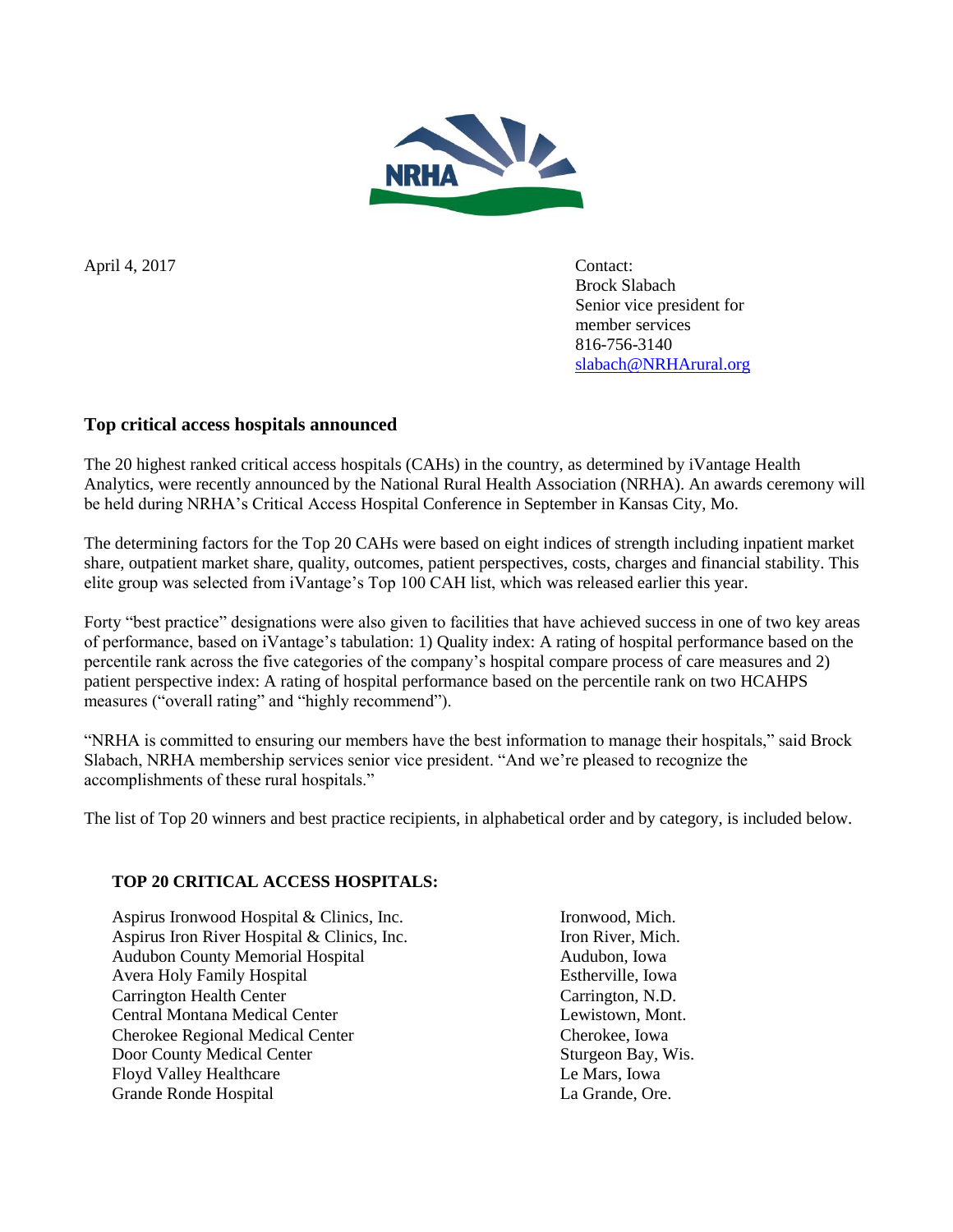Kimble Hospital **IV** and *Kimble Hospital* **Junction**, Texas Livingston Healthcare Livingston, Mont. New Ulm Medical Center New Ulm, Minn. Phillips County Health Systems Phillipsburg, Kan. Riverwood Healthcare Center Aitkin, Minn. Smith County Memorial Hospital Smith Center, Kan. St. Luke's Medical Center Crosby, N.D. Steele Memorial Medical Center Salmon, Idaho Wallowa Memorial Hospital **Enterprise**, Ore. West River Regional Medical Center Hettinger, N.D.

# **BEST PRACTICE RECIPIENTS – QUALITY:**

Aultman Orrville Hospital **Orrville, Ohio** Catskill Regional Medical Center – Grover Hermann Callicoon, N.Y. Charles A. Dean Memorial Hospital Greenville, Maine CHI Health Mercy Corning Corning Corning, Iowa CHI Health Plainview Plainview, Neb. Community Healthcare System, Onaga & St. Mary's Onaga, Kan. Dickenson Community Hospital Clintwood, Va. Genesis Medical Center - Dewitt Dewitt, Iowa Holdenville General Hospital **Holdenville**, Okla. Lafayette Regional Health Center Lexington, Mo. Mayo Clinic Health System - Saint James St. James, Minn. Mercy Hospital Kingfisher Kingfisher, Okla. Mercy Hospital Logan County Guthrie, Okla. Ministry Sacred Heart Hospital Tomahawk, Wis. Mitchell County Hospital District Colorado City, Texas River Falls Area Hospital River Falls, Wis. Riverview Regional Medical Center Carthage, Tenn. Sanford Luverne Medical Center **Luverne, Minn.** Luverne, Minn. St. Elizabeth Grant Williamstown, Ky. TriStar Ashland City Medical Center Ashland City, Tenn.

# **BEST PRACTICE RECIPIENTS – PATIENT SATISFACTION:**

| <b>Bigfork Valley Hospital</b>           |
|------------------------------------------|
| <b>Bluffton Hospital</b>                 |
| Callaway District Hospital               |
| <b>CHI Health Schuyler</b>               |
| Collingsworth General Hospital           |
| <b>Comanche County Hospital</b>          |
| Eureka Community Health Services - Avera |
| <b>Fairview Regional Medical Center</b>  |
| <b>Franklin County Memorial Hospital</b> |
| <b>Grace Cottage Hospital</b>            |
| <b>Henderson Health Care</b>             |
| Iowa Specialty Hospital - Belmond        |
| Kahuku Medical Center                    |

Bigfork, Minn. Bluffton, Ohio Callaway, Neb. Schuyler, Neb. Wellington, Texas Coldwater, Kan. Eureka, S.D. Fairview, Okla. Meadville, Miss. Townshend, Vt. Henderson, Neb. Belmond, Iowa Kahuku, Hawaii